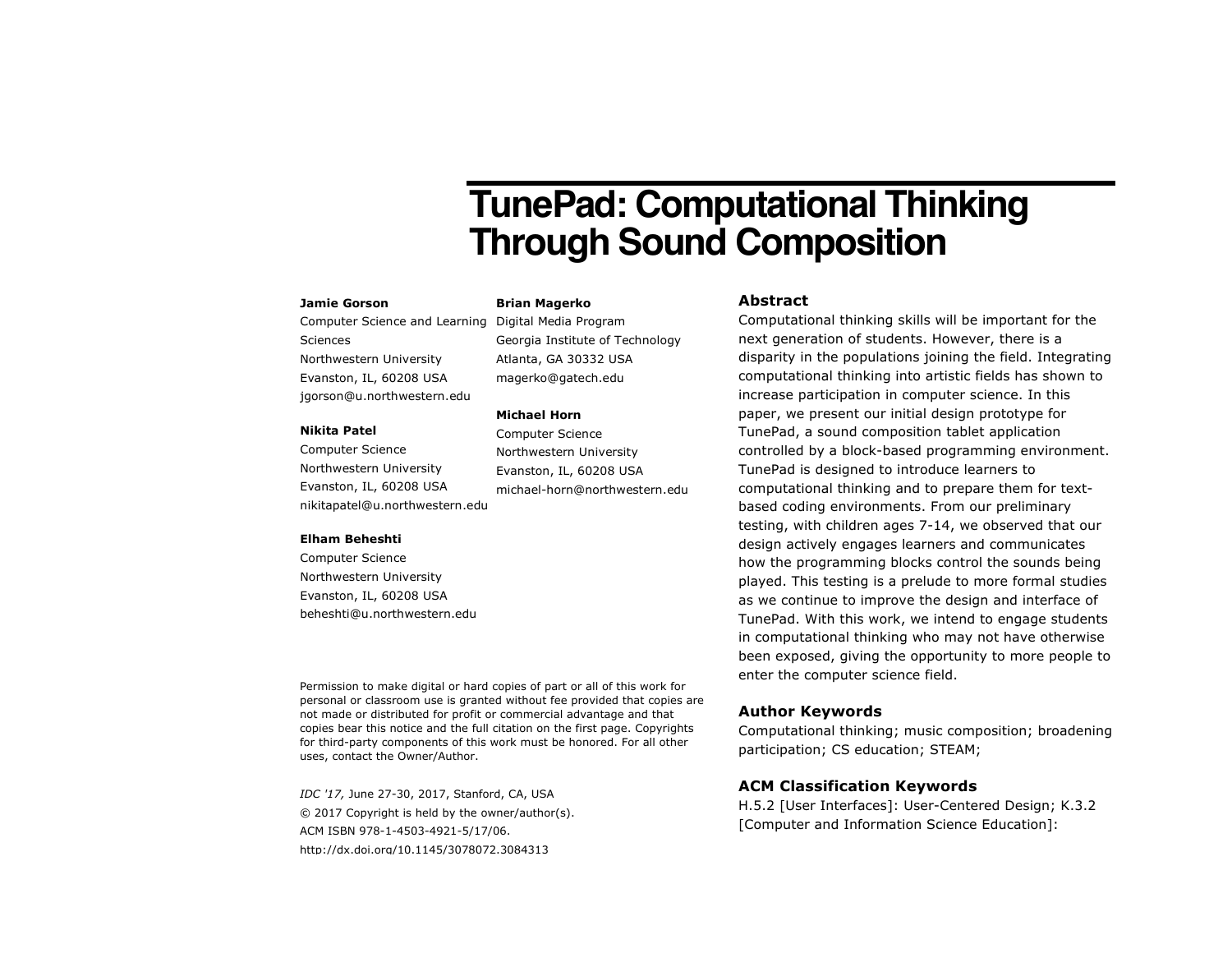

Figure 1: Screenshot of the TunePad prototype.



particle on the TunePad prototype.

Computer Science Education; J.5 [Arts and Humanities]: Music;

# **Introduction**

Computational thinking skills are becoming increasingly important for the next generation [13]. However, large disparities remain in populations pursuing computer science, in part because many students are turned off by the image portrayed by the field [4]. One promising approach to address this disparity has been STEAM (Science, Technology, Engineering, Arts, Mathematics), the integration of the arts into technology-focused fields like computing [9]. STEAM blends topics perceived as "rigid and logical-mathematical" with disciplines seen as more "creative" and broadly appealing [7].

One example of the STEAM based approach is EarSketch, an online learning environment that integrates computer programming with electronic music composition. With EarSketch, learners from both minority and majority populations have shown significant increases in content knowledge, along with positive attitudinal shifts towards computing [6]. EarSketch lets students remix professionally produced audio samples with authentic programming languages (Python or JavaScript). However, EarSketch's curriculum and text-based programming environment are targeted at students in high school and may be intimidating and difficult for younger learners.

Building on EarSketch, we are designing and testing a sound composition app called TunePad. Our goal is to provide a playful introduction to computational thinking in places like community centers, libraries, schools, and homes. Learners manipulate a visual interface

consisting of colorful nodes that generate sounds. Users can program these nodes with a visual programming environment based on the Blockly framework [5]. The application is ideally easy enough for young learners to pick up in informal, unguided contexts, but rich enough to help them transition to more sophisticated environments over time. With TunePad, we hope to broaden participation in computing.

Our overarching research questions are (1) how can we best design a learning environment that engages novices in computational thinking around music composition and (2) how do we strike a balance between playful, informal learning while also preparing learners for transferring to a more instruction-based learning environment such as EarSketch?

In this paper, we describe our prototype design and present findings from our preliminary testing with 26 children. From these sessions, we found that our design was engaging for learners. Our participants, many of whom had prior experience with block-based programming, understood how TunePad programming blocks connected to nodes. We still have open questions about how to help users learn computational theory through our coding blocks without sacrificing the playful and exploratory nature of the experience.

#### **Background**

Many researchers have studied environments to help children learn computational thinking concepts and change their attitudes towards computer science [3,4,11]. The STEAM approach has been promising in its ability to improve personal motivation and increase learner engagement [7]. For example, Buechly et al. showed that using e-textiles to create wearables was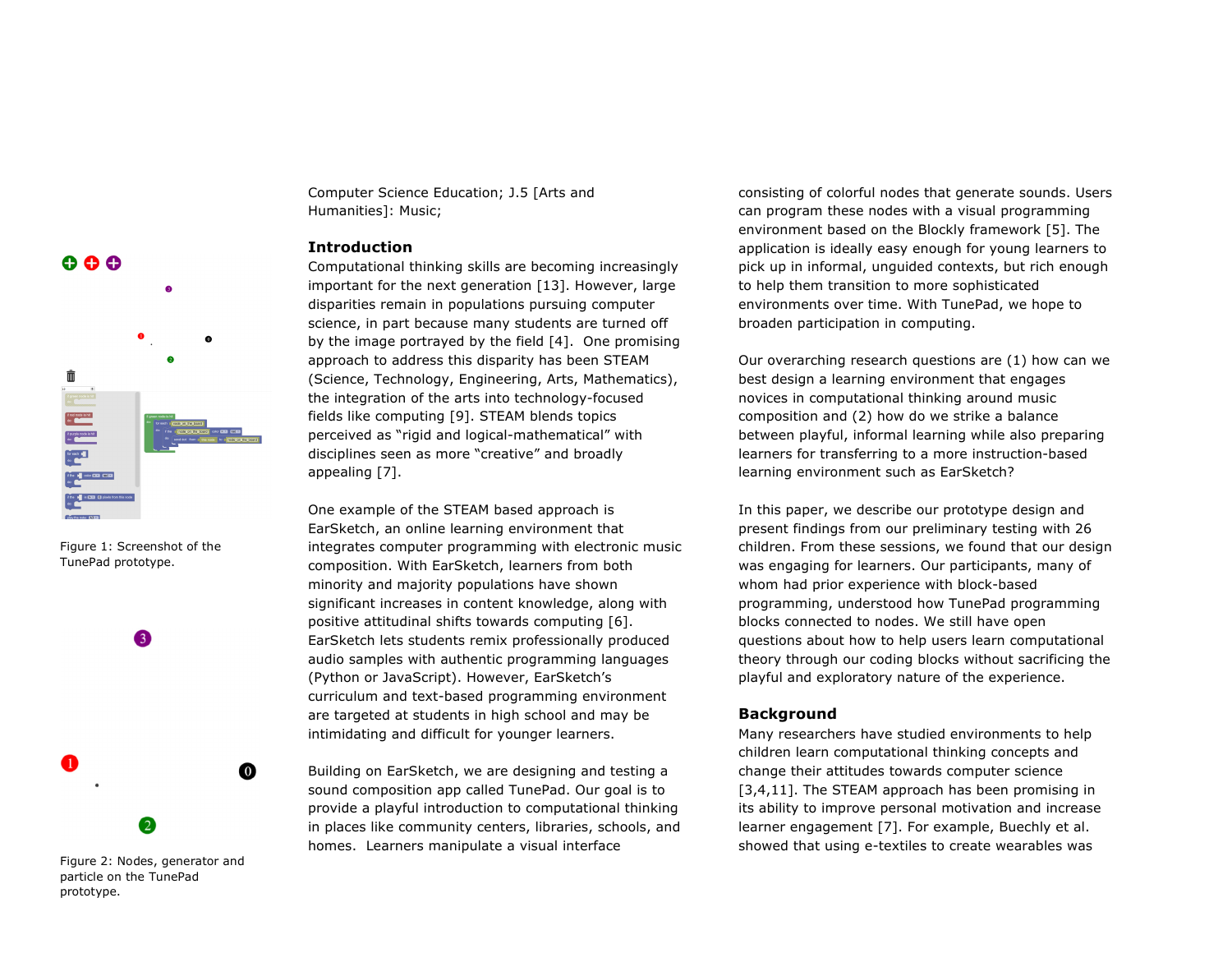

Figure 3: Example of a reaction function.



Figure 4: Custom-made blocks for TunePad.

an engaging and rich vehicle for teaching computational thinking to children [3]. STEAM has also been applied to music composition, integrating music with STEM fields [1,2,6]. This strategy takes advantage of preexisting communities and interests. These studies found that learners engage in STEM, and specifically computing, when it's integrated into the learner's existing activities. We hope to follow this strategy by engaging learners who are already drawn to music while introducing them to computational thinking.

#### **Prototype Design**

TunePad (Figure 2) is comprised of nodes (colored dots), generators (black dot) and particles (small grey dots), which enable learners to create sound. In TunePad, learners can experiment by placing nodes on the screen and observing the resulting sounds created when particles hit the nodes. We were inspired by an existing music app called NodeBeat, in which users create combinations of pitches and sounds to rapidly produce musical rhythms [12].TunePad is distinct from NodeBeat because by using block code, learners can tinker with a node's actions. The generator sends a particle to every node at regular intervals. When a particle hits a node, the learner now determines which sounds are created and if new particles are sent from nodes by writing the reaction function.

Users program the reaction function (Figure 3) using our custom-made block-based programming language created with the Blockly framework [5]. The method of programming is based on the object-oriented programing model. This means that the code is organized around objects instead of actions. In our implementation, the code is oriented around the node that is hit. Nodes are assigned a number based on their

order added to the board, allowing users to identify and target individual nodes. Reaction functions are written for each color of node, meaning all nodes of the same color execute identical code.

There are 12 different programming blocks in the prototype (Figure 4). The first three are the containers for each reaction function and colored to match their respective nodes. The middle five, all navy blue, are the command blocks. The 'for each' block allows users to access all the nodes on the board. The conditionals afford the user control over where to send particles based on color or distance. This gives the user more creative ability and teaches them about if statements. The play block is what makes the sounds. The send dot block creates a particle from the first input to the second input, teaching participants about calling functions with parameters. The last three blocks, all yellow, are how users identify nodes. The first is a variable to be used with the 'for each' block. The 'this node' block calls the node that was hit by the particle. The final block has a dropdown where users can pick an individual node to reference by its number.

The text on each block was written so that a complete function could be read and comprehended with natural language, yet formatted in a way that correlates to programming syntax. This way, a user could easily understand the blocks and also learn computing concepts.

To help children learn the fundamental ideas of troubleshooting and debugging, we have begun to incorporate error messages into the program. For example, if a user accumulates too many particles on the board by creating an infinite loop, the user will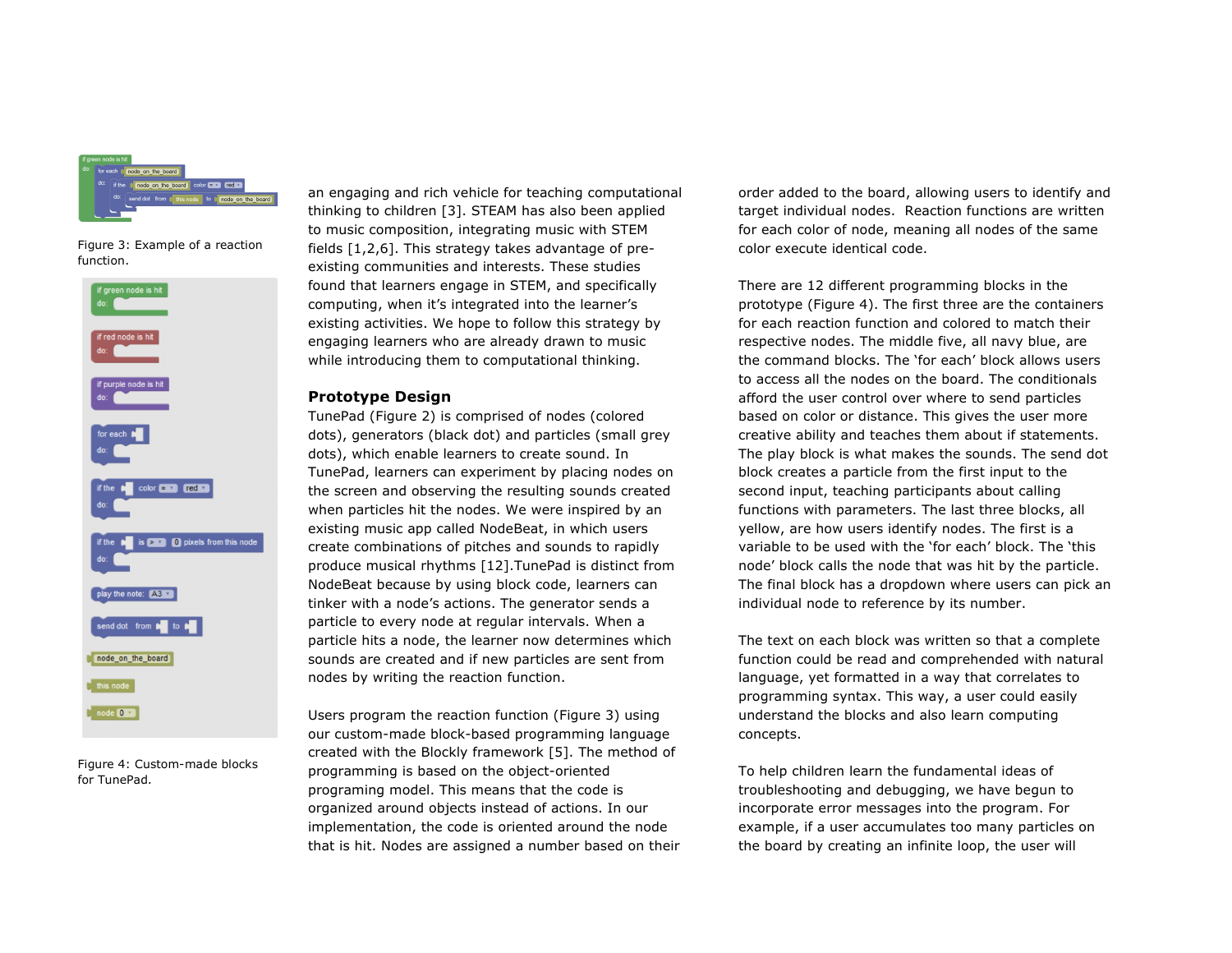receive a notification that the song exploded. When this happens, all the particles are erased on the board leaving the code and nodes the same, forcing the user to correct their work to avoid another explosion.

#### **Prototype Testing**

We tested our prototype with 14 children, ages 7–14, in an after-school music school in a major Midwest city. We asked children to use the tablet in groups of two or three. Two of the participants used the application alone. Each group was monitored by a researcher who helped and observed the group. We tested on two separate days with different children each time. On the first day, we provided a printed example of a working program for the students to replicate, and then encouraged each group to experiment freely. On the second day, we provided the learners with a printed set of step-by-step instructions to teach them how to create a working program. At the end of each session, the researcher asked the children for feedback on their experience with the application.

Additionally, we tested the prototype with 12 children, ages 10-14, during a workshop in a STEAM-based college-prep program. We asked the children to use the prototype in groups of three for 7 minutes. The students were encouraged to explore on their own, with minimal instruction from the researcher, who only stepped in to help when a child demonstrated signs of lost interest or asked for assistance. After finishing interacting with the app, researchers asked the participants for feedback.

# **Preliminary Findings and Discussion** *Engagement*

Almost all participants expressed interest in using TunePad beyond the allocated study time and most were physically and vocally enthusiastic while using the app. Many groups, after making an arrangement of nodes and blocks, watched their results with big smiles on their faces. Some of the groups increased the number of particles so much that the sound got very loud. One participant put his hands up to his ears and commented "Ahh! It's horrible again!" referring to the explosion of noise. This dislike encouraged him to edit the code to improve his composition. We expected learners to spend around 10 minutes playing with the app, but most groups interacted for around 30 minutes, even after researchers asked if they wanted to stop. Some children didn't want to leave and asked how they could play it at home.

*Understanding Programming Controls Nodes* The groups showed a compelling understanding of how manipulating the programming blocks controlled the nodes on the screen. They would move the blocks and look for changes in the particles and sounds. While they were almost always able to reproduce the examples given, they were not able to fully explain each line of code. Students seemed to understand the mapping between a pattern of code blocks and a desired result, but struggled to create new patterns. The groups varied drastically in age and prior coding experiences, resulting in a range of the complexity of their compositions and their understanding of the computational concepts.

#### *Intuitiveness of Block-based Programming*

Many of our participants had previously exposure to block-based programming, so they easily understood the interaction. What we found least intuitive about

# play the note: A3

if purple node is hit

Figure 5: A function block and a command block.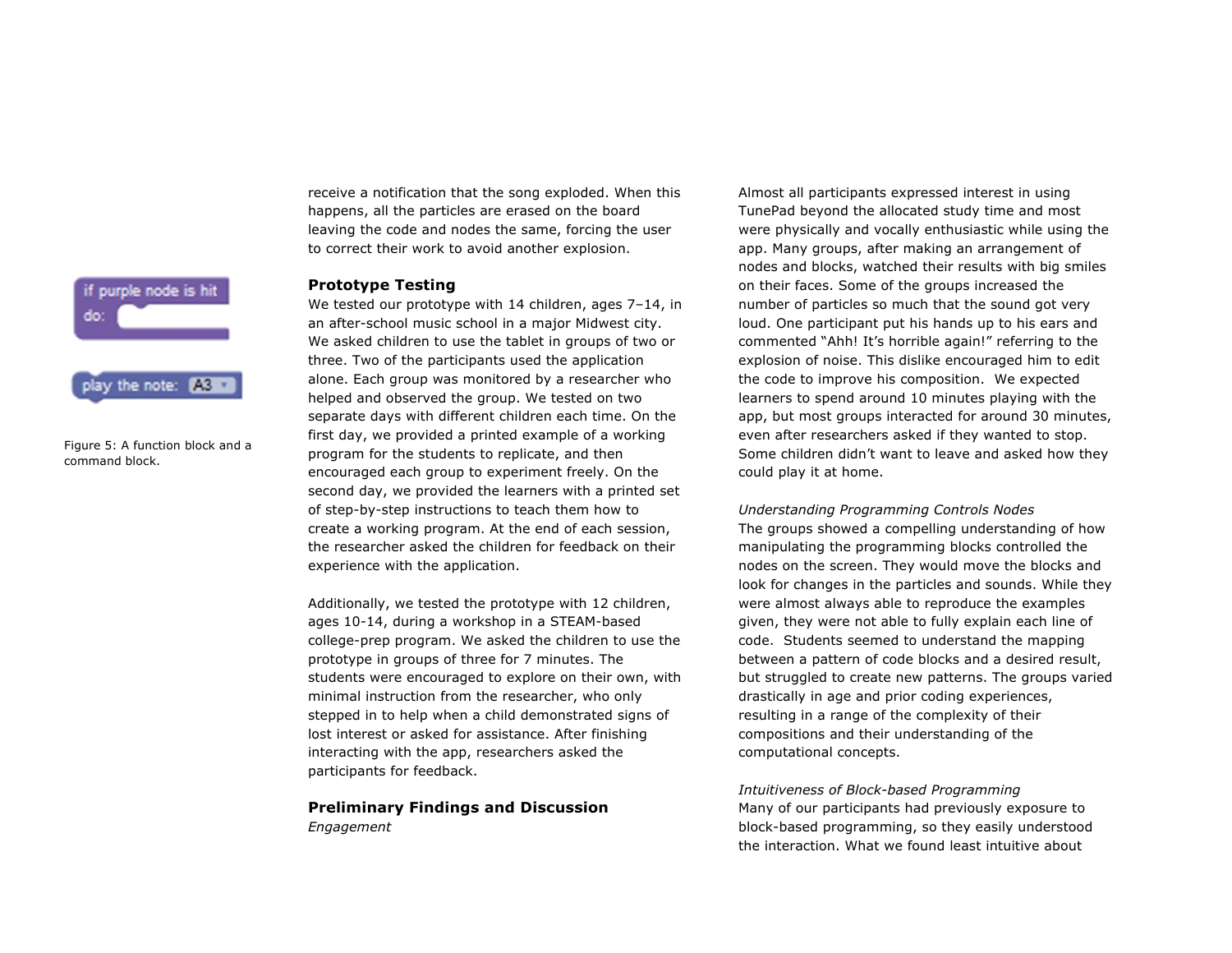using the blocks for musical programming was indicating which blocks needed to be inside a function. The command blocks have indents on the top and a carrot on the bottom to imply that blocks go before and after, while the function blocks have the indent on the inside, so users put blocks on the inside (Figure 5). Several participants put the command blocks on the workspace without putting them into a function block and expected it to have an effect. Since reaction functions run when a node is hit, these independent blocks will never execute. We hoped the Blockly notation would discourage this, but it was not apparent to the participants.

*Comprehension and Interest Without Instruction* At the second site, the groups were not given direction on how to use the app, yet all but one of the groups were able to create a composition. While these students struggled slightly more than those given direction, they figured out how to use the application to create sound. Their interest level in the application remained high until they couldn't understand an individual coding block or became confused.

#### **Future Work**

*Develop In-App Directions*

We are still very unsure how to best introduce TunePad in a way that helps children learn computational thinking without sacrificing the playful and exploratory nature of the application. While we tried prototypes of two methods in the preliminary testing, we still have limited understanding. In further testing we hope to formatively test different models of instruction.

*Improving Functionality*

We want to build upon the current functionality of the application, giving users more control over the sounds and adding more computational thinking elements. For example, nodes could be chosen by properties of their number, like evens and odds and sounds could be played in different instruments or octaves. Increasing the possible variables allows for the integration of more computational theory, like Boolean logic. With more complexity, we would need a method for revealing tools slowly to not overwhelm the learner.

#### *Tangibles*

We are also interested in studying the effects of adding physical manipulatives (tangibles) to the digital interface. Research has shown that physical manipulatives can support mathematics learning [6] or can increase engagement [8]. These tangibles could be as simple as print-at-home representations of the nodes, ensuring that the addition of tangibles wouldn't decrease the accessibility of the application.

#### **Conclusion**

We presented the initial prototype design of TunePad, a sound composition app that introduces computational thinking skills to middle-school aged learners. Although we have only conducted preliminary testing, we found that TunePad is engaging, making it a potential platform for introducing learners to computational thinking skills. The continuation of this work and future studies will help inform designers using STEAM approaches and create a new pathway for children to computer science. TunePad has shown to attract music students to computational thinking and we hope it will help attract a broader population to computing fields.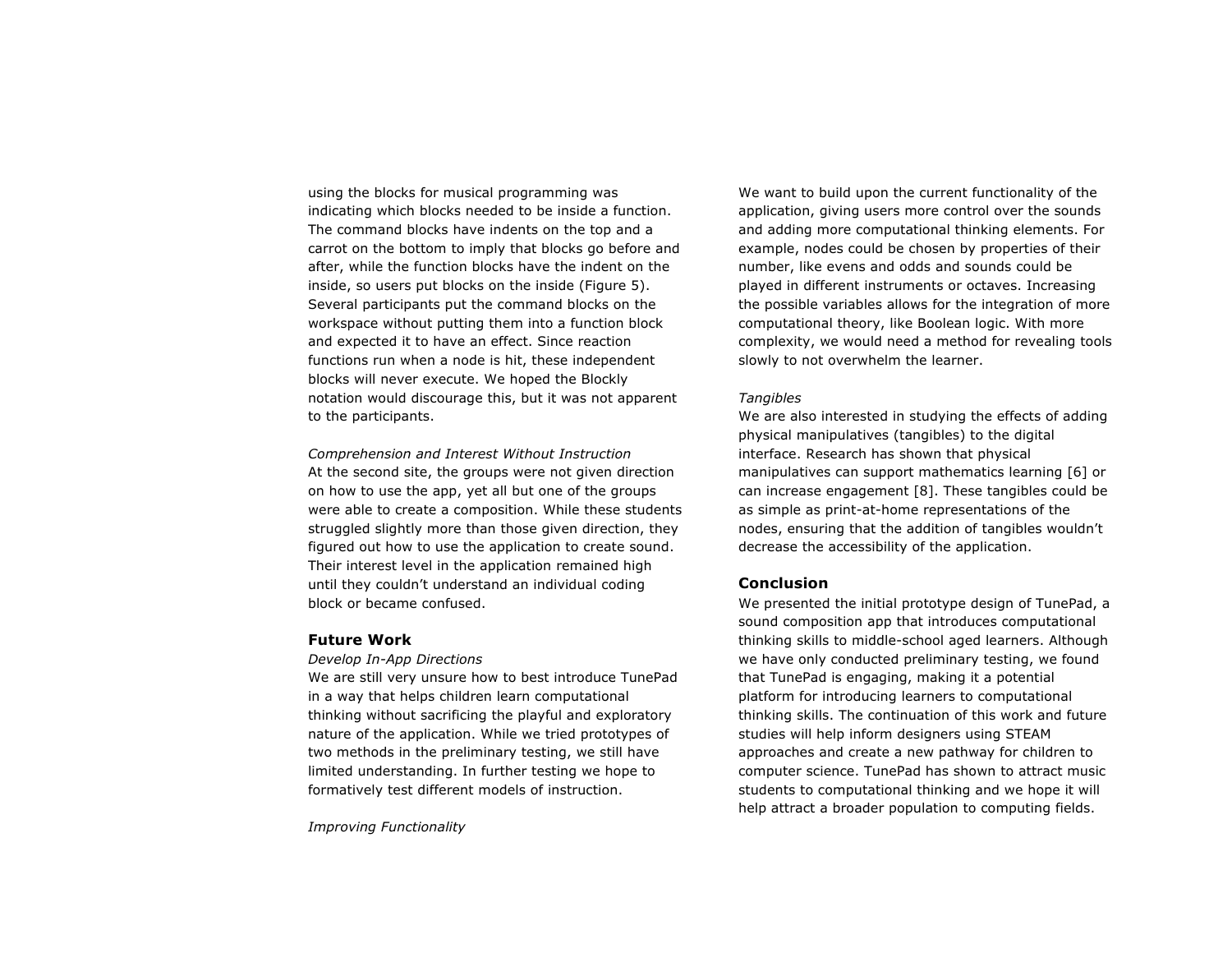### **Acknowledgements**

We thank our participants and Anna Xambo for help with this study. We thank the National Science Foundation for their support of this project (DRL-1612619). Any opinions, findings and conclusions or recommendations expressed in this material are those of the authors and do not necessarily reflect the views of the National Science Foundation.

#### **References**

- 1. Samuel Aaron and Alan F. Blackwell. 2013. From sonic Pi to overtone: creative musical experiences with domain-specific and functional languages. In *Proceedings of the first ACM SIGPLAN workshop on Functional art, music, modeling & design*, 35–46.
- 2. Jeanne Bamberger. 2003. Music as embodied mathematics: A study of a mutually informing affinity. *International Journal of Computers for Mathematical Learning* 8, 2: 123–160.
- 3. Leah Buechley, Mike Eisenberg, Jaime Catchen, and Ali Crockett. 2008. The LilyPad Arduino: using computational textiles to investigate engagement, aesthetics, and diversity in computer science education. In *Proceedings of the SIGCHI conference on Human factors in computing systems*, 423–432. Retrieved March 7, 2017 from http://dl.acm.org/citation.cfm?id=1357123
- 4. Jamika D. Burge and Tiki L. Suarez. 2005. Preliminary analysis of factors affecting women and African Americans in the computing sciences. In *Proceedings of the 2005 conference on Diversity in computing*, 53–56. Retrieved March 12, 2017 from http://dl.acm.org/citation.cfm?id=1095265
- 5. N. Fraser. 2013. Blockly: A visual programming editor. *Published. Google, Place*.
- 6. Jason Freeman, Brian Magerko, Tom McKlin, Mike Reilly, Justin Permar, Cameron Summers, and Eric Fruchter. 2014. Engaging Underrepresented Groups in High School Introductory Computing Through Computational Remixing with EarSketch. In *Proceedings of the 45th ACM Technical Symposium on Computer Science Education* (SIGCSE '14), 85– 90. https://doi.org/10.1145/2538862.2538906
- 7. Danah Henriksen. 2014. Full STEAM Ahead: Creativity in Excellent STEM Teaching Practices. *STEAM* 1, 2: 1–9. https://doi.org/10.5642/steam.20140102.15
- 8. Michael S. Horn, Erin Treacy Solovey, R. Jordan Crouser, and Robert JK Jacob. 2009. Comparing the use of tangible and graphical programming languages for informal science education. In *Proceedings of the SIGCHI Conference on Human Factors in Computing Systems*, 975–984. Retrieved October 27, 2016 from http://dl.acm.org/citation.cfm?id=1518851
- 9. John Maeda. 2013. STEM + Art = STEAM. *STEAM* 1, 1: 1–3. https://doi.org/10.5642/steam.201301.34
- 10.Taylor Martin and Daniel L. Schwartz. 2005. Physically distributed learning: Adapting and reinterpreting physical environments in the development of fraction concepts. *Cognitive science* 29, 4: 587–625.
- 11.Andrés Monroy-Hernández and Mitchel Resnick. 2008. Empowering Kids to Create and Share Programmable Media. *interactions* 15, 2: 50. https://doi.org/10.1145/1340961.1340974
- 12.S. Sandler and J. Windl. 2013. NodeBeat. app for iOS. *Blackberry, Android, and Windows*.
- 13.David Weintrop, Elham Beheshti, Michael Horn, Kai Orton, Kemi Jona, Laura Trouille, and Uri Wilensky. 2016. Defining Computational Thinking for